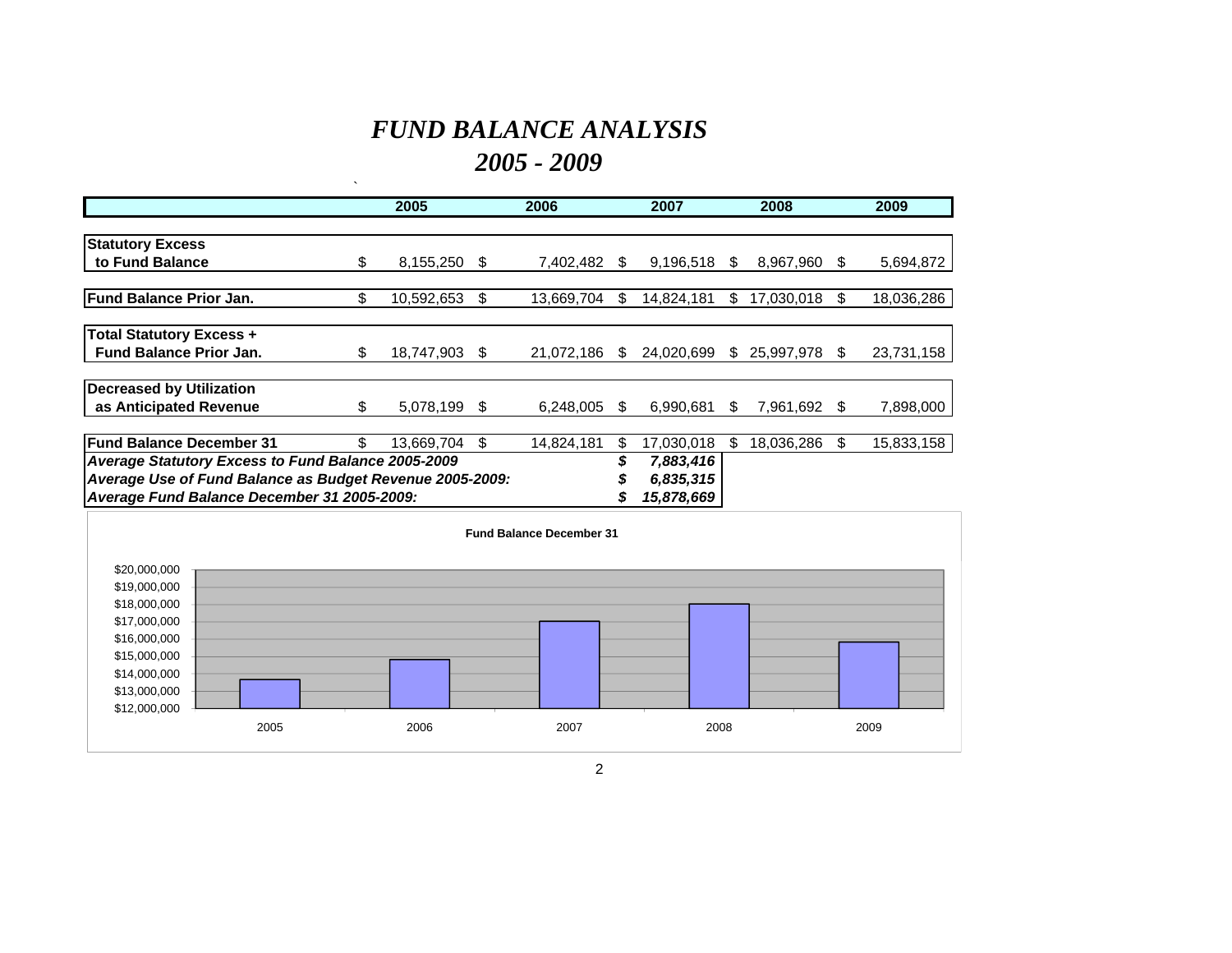#### *ANNUAL CHANGE IN SURPLUS*

|                              | 2005 |           | 2006      | 2007 |           |  | 2008      | 2009        |
|------------------------------|------|-----------|-----------|------|-----------|--|-----------|-------------|
|                              |      |           |           |      |           |  |           |             |
| <b>Surplus Generated</b>     |      | 8,155,250 | 7.402.482 |      | 9.196.518 |  | 8.967.960 | 5,694,872   |
| <b>Surplus Utilized</b>      |      | 5.078.199 | 6.248.005 |      | 6.990.681 |  | 7.961.692 | 7,898,000   |
|                              |      |           |           |      |           |  |           |             |
| <b>Net Change in Surplus</b> |      | 3.077.051 | 1.154.477 |      | 2.205.837 |  | .006.268  | (2,203,128) |



3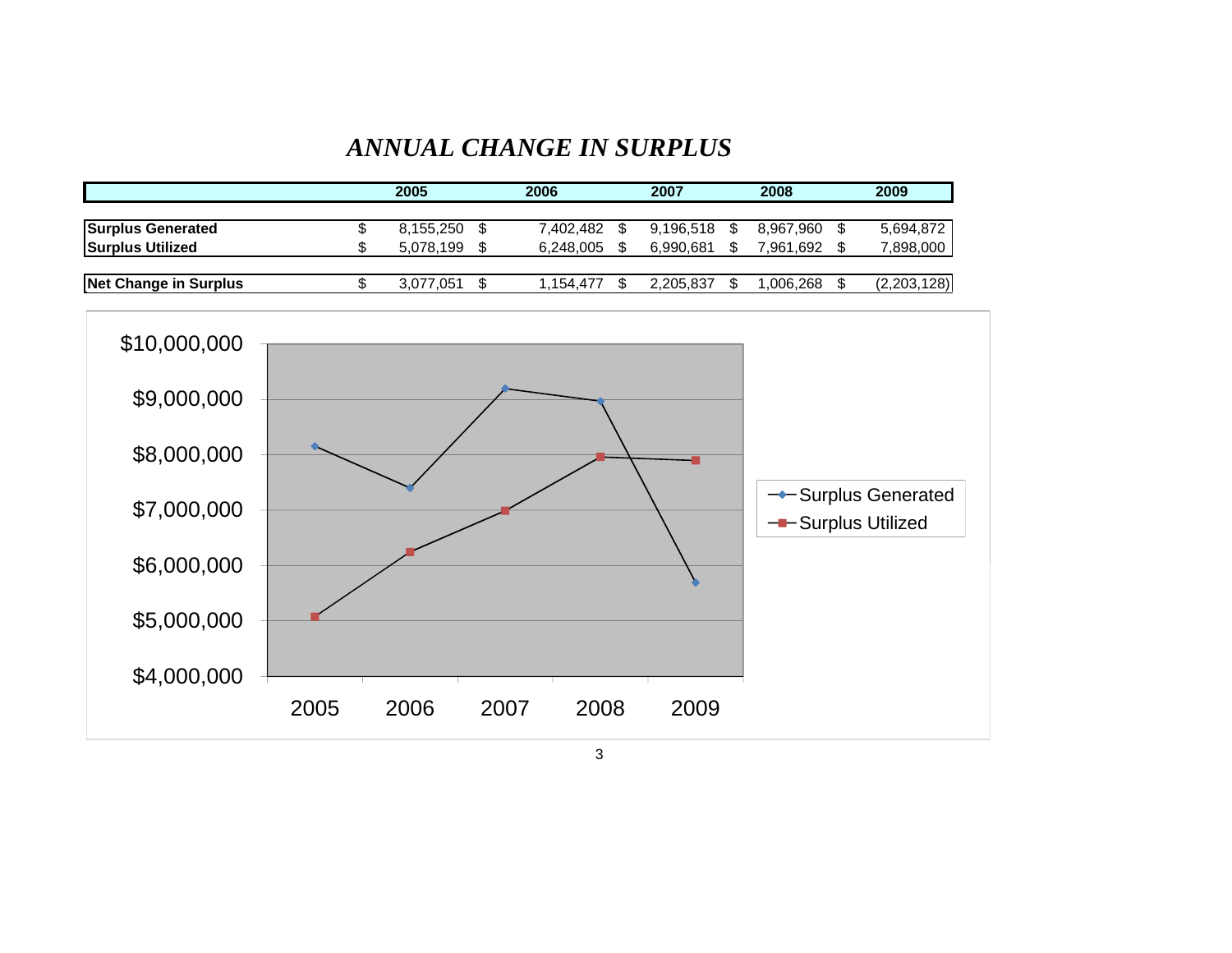### *% OF SURPLUS UTILIZED AS BUDGET REVENUE*

|                                             | 2005 |               | 2006 | 2007       |    |              | 2008 | 2009               | 2010              |            |
|---------------------------------------------|------|---------------|------|------------|----|--------------|------|--------------------|-------------------|------------|
|                                             |      |               |      |            |    |              |      |                    |                   |            |
| Surplus Available January 1                 |      | 10,592,653 \$ |      | 13.669.704 | \$ | 14.824.181   |      | \$17,030,018<br>S. | 18,036,286<br>\$. | 15,833,158 |
| <b>Surplus Utilized as Revenue</b>          | S    | 5,078,199 \$  |      | 6.248.005  | \$ | 6,990,681 \$ |      | $7,961,692$ \$     | 7,898,000 \$      | 7,867,523  |
| % of Surplus Utilized                       |      | 47.9%         |      | 45.7%      |    | 47.2%        |      | 46.8%              | 43.8%             | 49.7%      |
| Average % of Surplus Utilized 2005-2009:    |      |               |      |            |    | 46.3%        |      |                    |                   |            |
| % of Surplus Utilized 2009 Budget:          |      |               |      |            |    | 43.8%        |      |                    |                   |            |
| % of Surplus Utilized 2010 Proposed Budget: |      |               |      |            |    | 49.7%        |      |                    |                   |            |

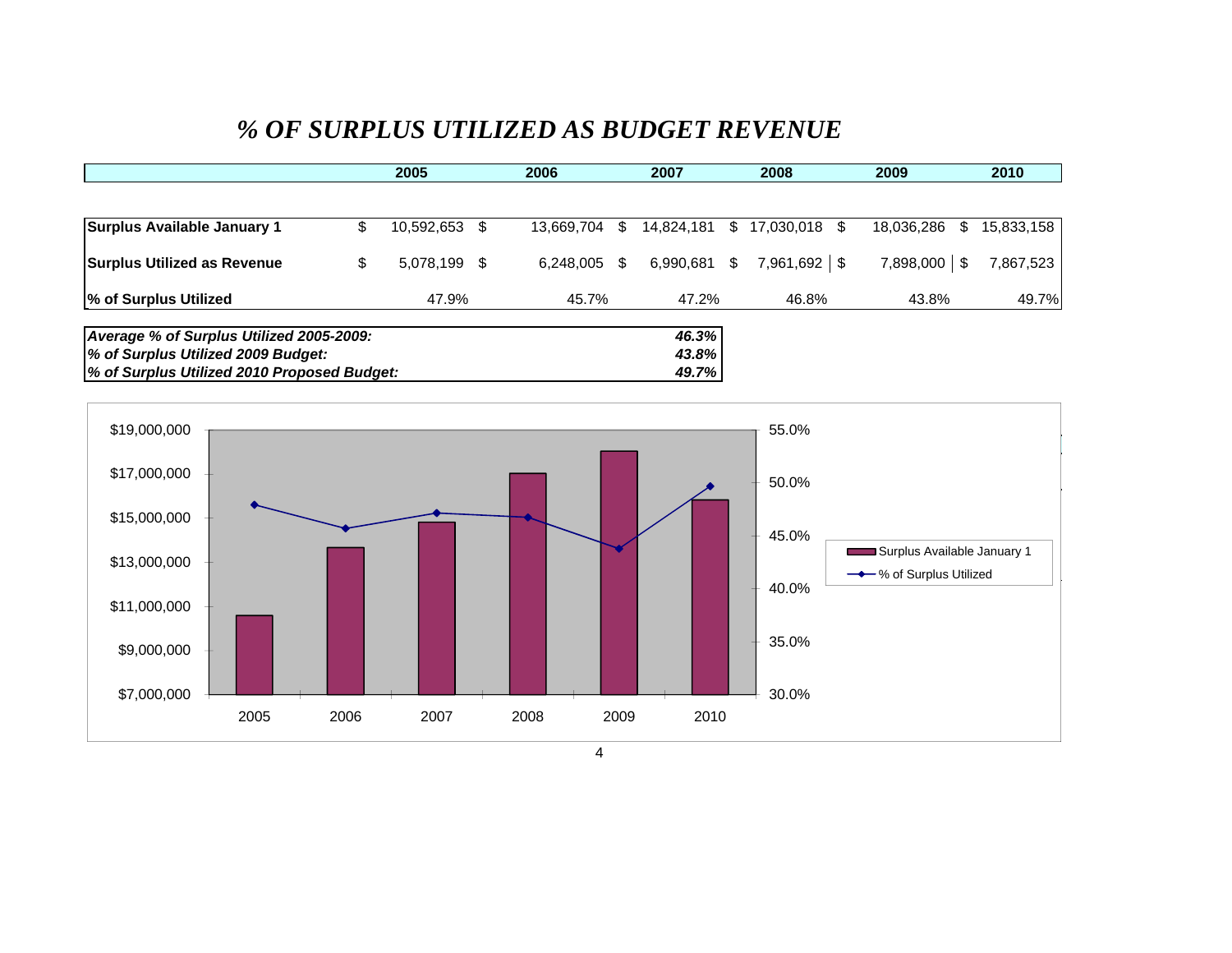# *SURPLUS REVENUE AS A PERCENTAGE OF BUDGET REVENUE*

|                                                         | 2005 |               | 2006 | 2007       |    |                                | 2008 | 2009         |  | 2010                      |   |           |
|---------------------------------------------------------|------|---------------|------|------------|----|--------------------------------|------|--------------|--|---------------------------|---|-----------|
|                                                         |      |               |      |            |    |                                |      |              |  |                           |   |           |
| <b>Total Budget Revenue</b>                             |      | 92,061,376 \$ |      | 98.126.692 |    | \$102,912,559 \$107,848,203 \$ |      |              |  | 107,667,915 \$110,856,521 |   |           |
| <b>Surplus Anticipated</b>                              |      | 5,078,199 \$  |      | 6.248.005  | \$ | 6.990.681                      | -SS  | 7,961,692 \$ |  | 7.898.000                 | S | 7,867,523 |
| % of Total Revenue                                      |      | 5.5%          |      | 6.4%       |    | 6.8%                           |      | 7.4%         |  | 7.3%                      |   | 7.1%      |
| Average Surplus as % of Total Budget Revenue 2004-2008: |      |               |      |            |    | 6.7%                           |      |              |  |                           |   |           |
| Surplus as % of Total 2009 Budget Revenue:              |      |               |      |            |    | 7.3%                           |      |              |  |                           |   |           |
| Surplus as % of Total 2010 Proposed Budget Revenue:     |      |               |      |            |    | 7.1%                           |      |              |  |                           |   |           |